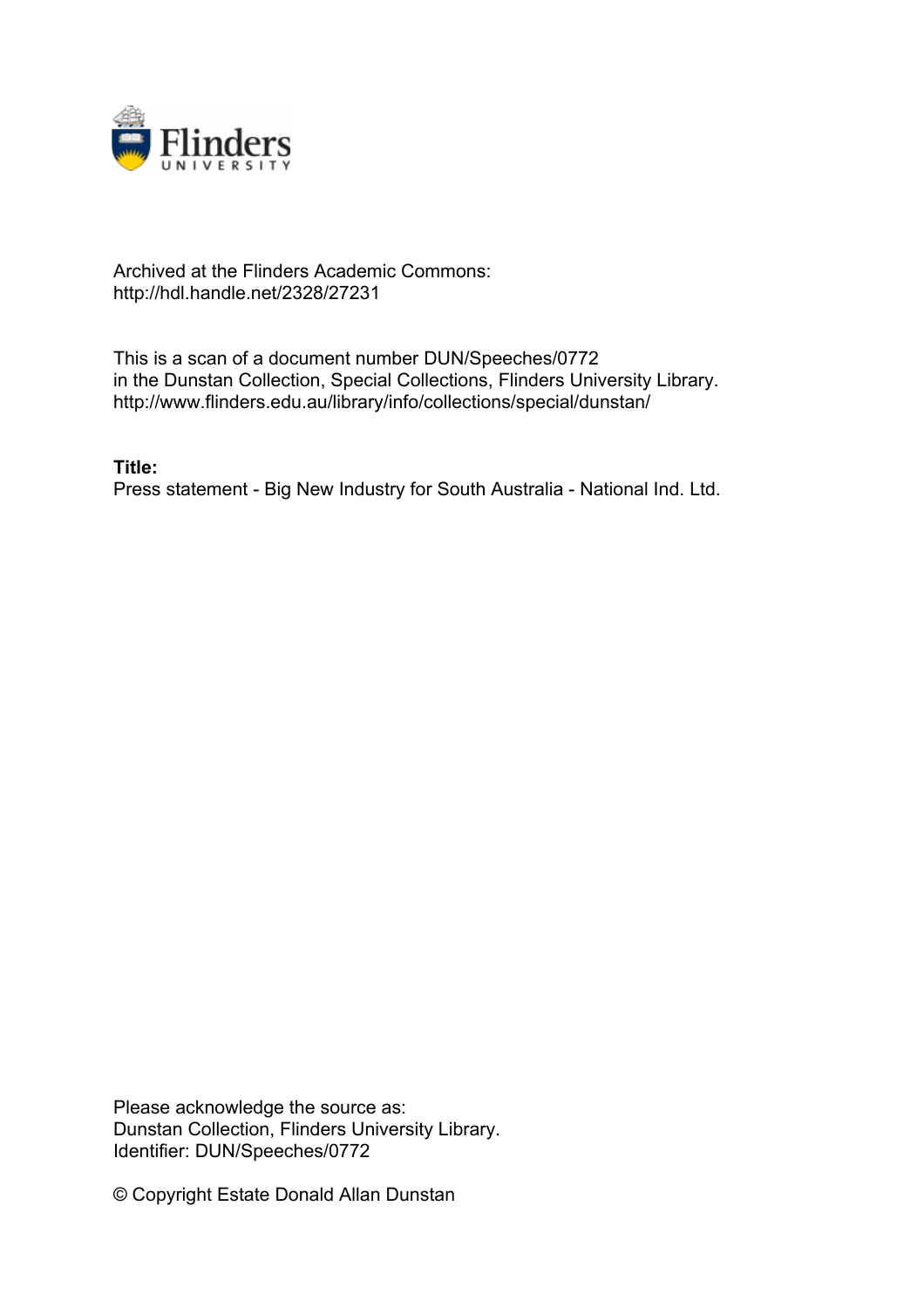## PRESS STATEMENT FROM THE PREMIER (MR. DUNSTAN) 13/5/71. BIG NEW INDUSTRY FOR SOUTH AUSTRALIA.

 $\overline{C}$ 

Australian National Industries Ltd., plans to establish a #2.7M. new industry in South Australia the Premier (Mr. Dunstan), announced today. The proposal is for a production press forge plant to be set up at Dry Creek. It would provide jobs for 100 men in the first year of operation and for 300 by 1976. Mr. Dunstan, who is also Minister of Development, said the S.A. Housing Trust proposes to erect and lease factory premises for the scheme on a 20 acre site at Dry Creek. The Premier said he has referred the proposal to the Industries Development Committee for examination. Cost of the land, buildings and site works are estimated at \$1M., and the company would be given an option to purchase the factory. Development of the forge and die shops by A.N.I. Ltd., was estimated to cost a further  $#1.7M.$ , over five years. The Adelaide plant will produce a wide range of forgings and components for the automotive, earth moving, aircraft and other engineering industries. It would supply to the whole Australian market and also export some of its products and would not therefore be subject to fluctuations in local demand, Mr. Dunstan said. "South Australia will gain from this scheme not only a major new source of employment but also the introduction of a new technology, that of press forging,, and addition of new hammer forging capacity to that now here", Mr. Dunstan said. A.N.I. Ltd. at present operates two hot metal forges in Australia, at Lidcombe in New South Wales and Footscray in Victoria. The company decided earlier this year to build a third plant to meet anticipated growth in demand. Mr. Dunstan said the company had decided after detailed investigation of various sites that South Australia offered the most advantages. "Among factors considered by the company were the State's cheaper land, lease-back arrangements by the Trust, established supply of natural gas and the more stable labour situation in South Australia. "I welcome the decision by A.N.I, as further proof of the advantages South Australia offers as a base for industrial investment", Mr. Dunstan said.

Dunstan Collection, Special Collections, Flinders University Library.

**.. /2**